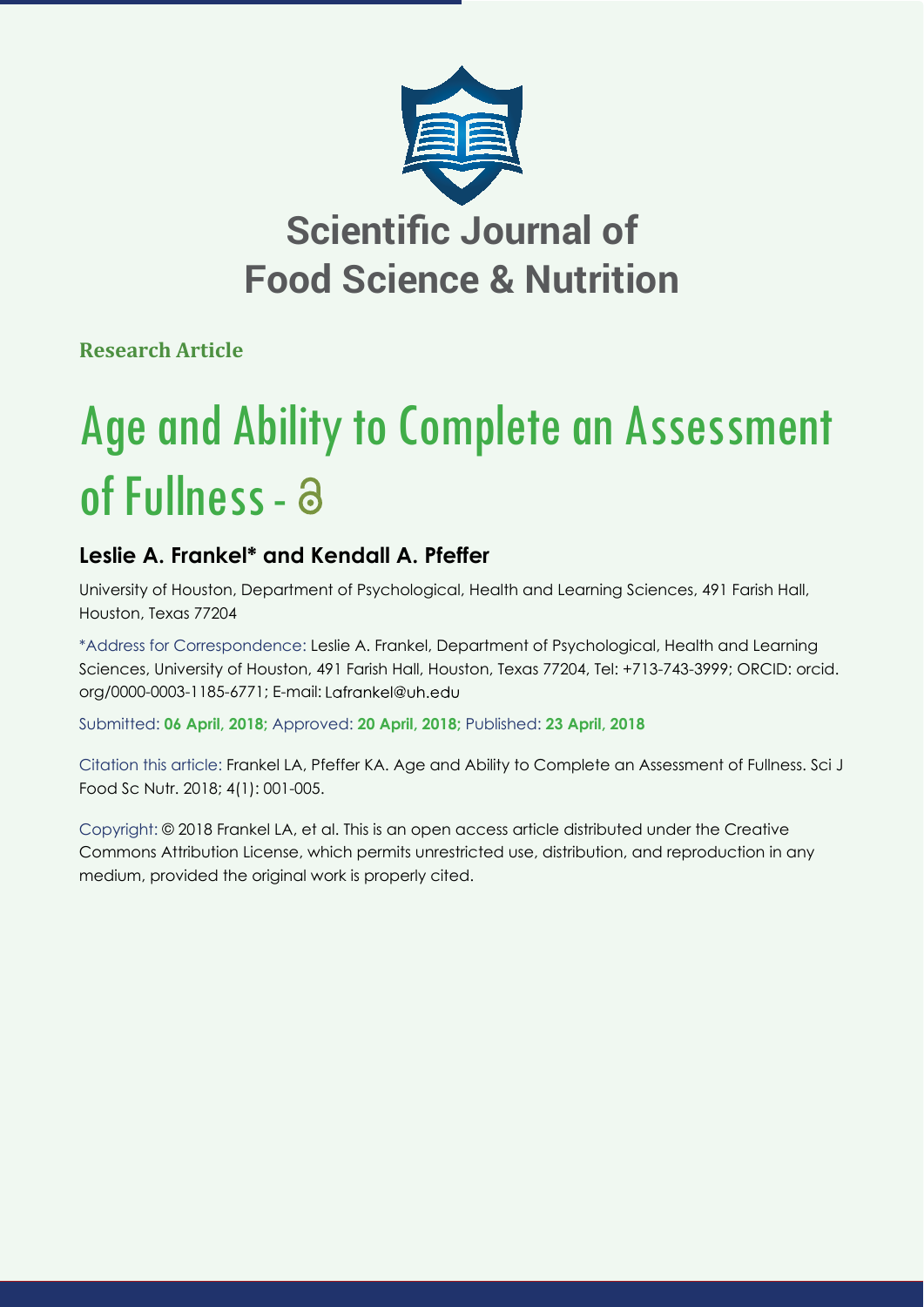#### **ABSTRACT**

**Objective:** Examine the age at which children can complete a five-point assessment of fullness.

**Design:** This was a longitudinal study which included a laboratory visit at baseline and a survey follow-up at six months and 12 months after the baseline laboratory visit. The examination of age and ability to complete a five-point assessment of fullness took place during the baseline laboratory protocol. Following a standardized laboratory protocol with parent-child dyads, parents were asked to leave the room, while children completed a self-assessment of fullness with a trained research assistant.

**Setting:** The study took place in a laboratory setting designed to simulate a home eating environment.

**Participants:** Fifty-eight parents (96.6% mothers) and their 2.5-6-year-old children, 51.7% White.

**Main Outcome Measure(s):** The dependent variable was likelihood of competently completing the fullness task and the independent variable was the child's age. Ability to complete the task was measured by children's demonstration of accurate knowledge of where their stomach was and ability to indicate their degree of fullness on a five-point scale.

**Analysis:** Visual scatterplot inspections, mean comparisons, and binomial logistic regressions were conducted.

Results: Age explained 50% (Nagelkerke R<sup>2</sup>) of the variance in children's ability to self-determine fullness and 84.5% of cases. Older children, around the age of 4.5 years, were more likely to complete the assessment than children under 3.5 years of age, *p* < .005.

**Conclusions and Implications:** Researchers, clinicians, teachers and parents may begin to use self-assessments of fullness within the context of child feeding with children around 4.5 years of age.

**Keywords:** Age and fullness; Self-assessment; Child fullness; Fullness assessment; Fullness

# **INTRODUCTION**

Obesity rates in children in America continue to rise, and overweight status and obesity are associated with multiple chronic health outcomes including Type II diabetes [1], heart disease [2], and several types of cancer [3,4]. Given that increases in childhood obesity cannot be fully explained by genetics interventions pertaining to the various constructs that have been implicated in the etiology of overweight status are a crucial starting point for the development of accessible, impactful interventions that can help mitigate obesity risk in the family.

There is little to no consensus within the literature regarding the meaning of the term 'fullness' in the context of eating, and great debate about whether or not the construct of fullness differs from satiety. The debate centers around the denotation of the words fullness and satiety and the degree to which the physiological state of not being hungry is impacted by the intake of food [5,6]. Evidence suggests that infants are capable of responding to the energy density of what they consume [7]. However, parenting practices around feeding have the ability to further facilitate or hinder children's self-regulatory abilities when eating, i.e., how much they eat and do not eat in response to cues of hunger and satiety [8,9]. These same feeding practices have been tied to children's obesity risk. For example, across several studies, practices such as pressure to eat and restriction have been associated with higher child weight *via* their impact on child eating [10].

This lack of agreement in the field poses great challenges to researchers and clinicians attempting to improve children's ability to stop eating when they are full. Although debate about the definition of fullness and satiety are likely to continue, there is a general agreement that parents are capable of responding to children's cues of hunger and satiety, termed responsiveness. Caregiver responsiveness during feeding is a known deterrent to obesity.

The child obesity prevention committee convened by the National Academy of Sciences recommends that child care centers implement "responsive feeding" in order to scaffold children's inborn ability to self-regulate when eating [11]. Responsive feeding involves caregivers allowing children to eat in response to their own internal cues of

**SCIRES Literature - Volume 4 Issue 1 - www.scireslit.com Page - 002**

hunger and fullness, i.e., interoception [12]. Theoretically, caregiver scaffolding of child fullness during mealtimes is a simple, affordable way to foster optimal self-regulation around eating [13,14]. However, evidence suggests that parents often mistrust children's perceptions of fullness. To this point, Hodges and colleagues recently found that parents of children in their first two years of life are more responsive to their infant's hunger cues than fullness cues: 75% of mothers were observed to be responsive to child hunger cues, whereas only 45% were similarly responsive to fullness cues [15]. While studies with older children are less common than with infants, existing research suggests that parents do not trust pre-school aged children's ability determine their fullness level [16].

It is important to help parents understand the age at which their child comprehends and can communicate their own feelings of fullness, so that, 1) parents can scaffold understanding of fullness in children who are not yet able to independently determine levels of fullness, and 2) parents can listen to and respect feelings of fullness when children are able to determine and express fullness levels on their own. Currently, there is an absence of self-assessments of fullness for children and an inadequate understanding of the age at which children can accurately comprehend the concept of fullness and recognize their own fullness.

#### **Self-assessments**

Self-assessments allow researchers and clinicians to understand the perceptions of individuals and to gather relevant information needed to inform intervention selection. Children are capable of using self-assessments. The most common application of self-assessments in children is in medical settings. Several visual scales have been developed to help medical staff assess pain and discomfort in young children [17,18]. For example, the Wong-Baker Faces Pain Scale allows clinicians to assess how much pain patients are experiencing in order to tailor treatments to individual patient needs [19]. The ordinal scale features six cartoon-like faces typically used to depict emotional states ranging from a very happy, smiling face to a sad, tearful face. It was developed to more accurately assess pain in children aged three to eight years, without relying on verbal descriptions of pain or behavioral observations, and is now commonly used in pediatric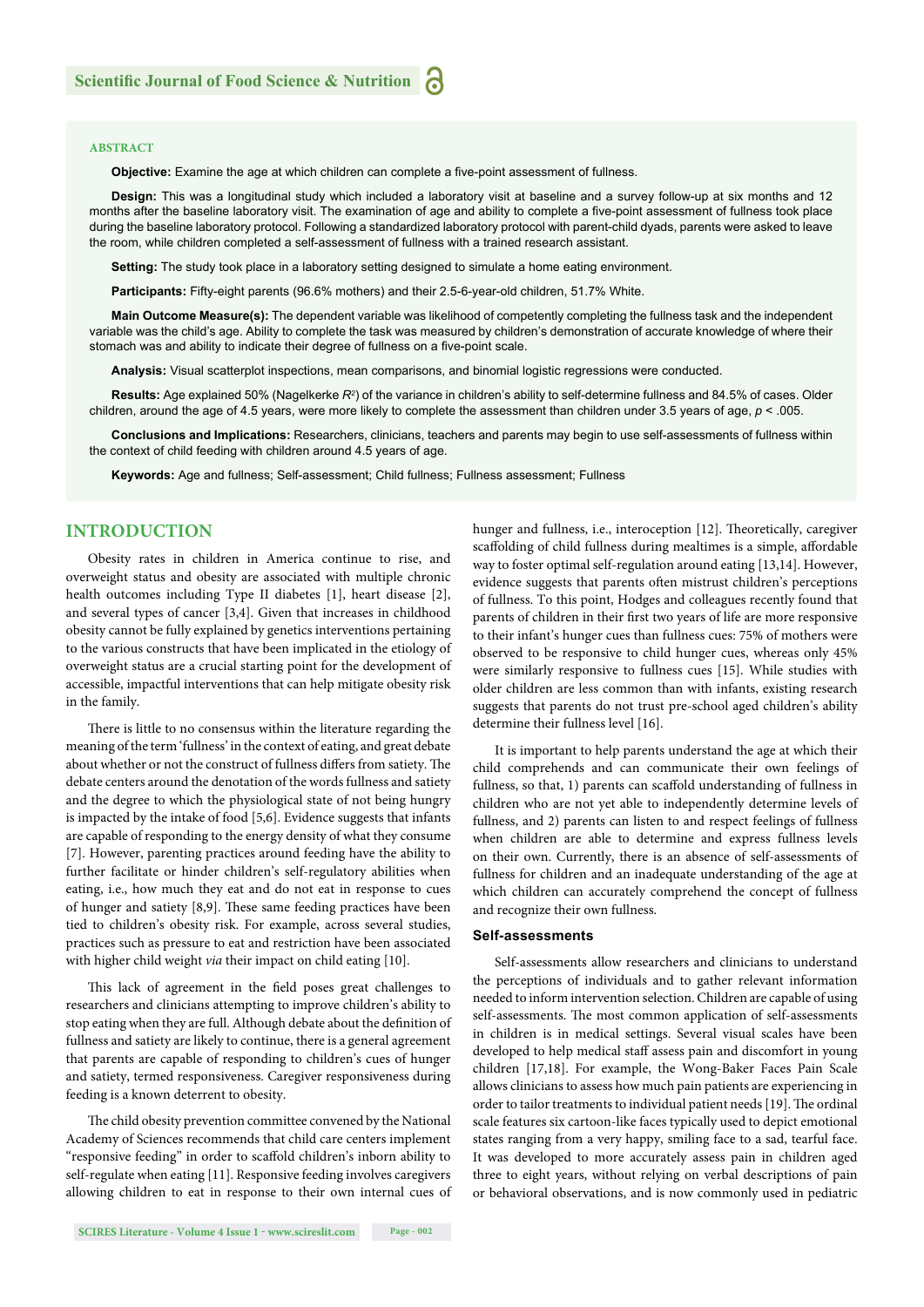# **Scientific Journal of Food Science & Nutrition**

clinical and hospital settings. Researchers have found that children aged five years and older can provide meaningful self-reports of pain intensity using age-appropriate pain scales [17].

There is a dearth of self-assessment measures around child fullness. Fisher and Birch developed a subjective, three-figure, selfreport of hunger and fullness as a component of the Eating in the Absence of Hunger task [20]. Initially utilized in a study with five to seven-year-old girls, figures depicting a "hungry," "half-full," and "full" person were displayed, and children pointed to their fullness level following a standard meal (see Fisher and Birch (2002) for detailed protocol). A similar three-point scale was used in a study employing a different protocol to measure food reinforcement (i.e., the relative reinforcing value of food) in preschool children (three to five year olds). The children were read a story about "Peter Pumpkin Eater," in which Peter transitions from being hungry to full as he eats a pumpkin as demonstrated by pictures of Peter with 1) an empty stomach, 2) a half empty/full stomach, and 3) a full stomach. The children were then asked to indicate their level of fullness on a threepoint scale using the cartoon Peter Pumpkin Eater figures [21].

#### **Current study**

Self-assessments of child fullness are critical for use by parents and caregivers within the home when child eating behaviors are in formation. They enable parents to gauge children's fullness levels, so that parents can better engage in responsive feeding practices and establish healthier feeding behaviors during formative developmental years. However, given the dearth of research around children's ability to self-assess fullness, especially using a more precise five-point scale within a research protocol designed specifically to determine the age at which fullness can be accurately self-assessed in children, more research is clearly needed. Before the existing research in areas of responsive feeding practices and childhood obesity prevention can be effectively applied to settings where it is most practically required, with parents in the home, the age at which children can self-assess fullness must be determined and an age-appropriate self-report measure must be examined and replicated. This study serves as a critical step in this direction by determining at what age children may be able to complete a five-point assessment of fullness.

### **METHODS**

#### **Participants and procedures**

A convenience sample of participants was recruited through fliers, local community events focused on providing services for families, an online university research system, and online postings to parents in the Houston area. Participants received \$50, a parking validation and sticker book for their child in exchange for attending this in-person laboratory visit. The sample size was determined prospectively based on power analysis using G\*Power Software.

Participants were initially screened for eligibility according to the following criteria: being the parent of a child between the age of 2.5 and 6 years, who has no known food allergies, and speaking English. Once eligibility was confirmed, parent-child dyads came to the research lab where parents provided consent and child assent prior to engaging in any study activities. The study followed a standardized protocol to maximize internal validity. Participant dyads then engaged in a 15-minute free play/snack time activity. Snack choices for all participants included the same standardized, pre-packaged servings of: lemon-lime soft drink, fruit punch, apple juice, water, fish-shaped crackers, fruit snacks, apple sauce, and chocolate candies in a candy-coated shell. Participants were instructed that they could play with their child and/or consume a snack from the available options on the table. This standardized free play/snack was followed by a four-minute, clean-up activity. Next, the parent was asked to leave the room and the experimenter asked the child the following series of questions pertaining to their fullness. First, the experimenter asked the child if they knew where their stomach was. Children who did not answer or looked confused were probed further with similar words such as "tummy". If the child answered in the affirmative and could demonstrate understanding by pointing at their stomach, the experimenter, using a standardized script, asked the child to indicate their degree of fullness utilizing various figures depicting levels of fullness (see Frankel (2012) for more detailed protocol). Once this fullness task was completed, parents were given the opportunity to fill out questionnaires while the child colored or played with toys with the research staff. Child weight and height were measured by trained research staff in the lab. The study was approved by the Institutional Review Board at the University of Houston.

#### **Measures**

Fullness figures: Perceptions of child fullness were assessed with figures adapted from Fisher and Birch [20]. To increase variability in child and maternal responses, the number of figures was increased from three to five. The figures were labeled "hungry," "a little bit hungry," "halfway full," "almost full," and "full" (see Frankel et al., 2015 [16] for more information).

Analyses: Analyses were conducted using SPSS 24. The age of children, as well as whether or not they were able to complete the task, was plotted on a scatterplot diagram and identified as two different colors in order to conduct visual inspections. Mean comparisons were conducted by looking at means of children who were able to complete the task compared to means of children who were not able to complete the task. Binomial logistic regressions were conducted to test if ability to complete or inability to complete the fullness assessment depended on age.

# **RESULTS**

Sixty parents and their children between the ages of 2.5 and six years (Table 1) participated in this study. One participant was determined to be unable to consent due to issues with English comprehension and, therefore, did not reach the consent phase. Another participant completed the study but did not report child demographic information. Therefore, demographic information and study data is available for 58 participants. Most of the parents were mothers ( $n = 56, 96.6\%$ ), approximately half the sample was White (n = 30, 51.7%), and about 60% had a yearly household income below \$50,000 (n = 35, 60.3%, see table 1).

The scatterplot diagram indicates that young children (under 3.5 years of age) tend to be unable to complete the fullness task with the exception of one child who was closer to five years old and unable to complete (Figure 1). The majority of children in the study (79%) were able to complete the fullness assessment. Child mean age was 4.08 (n = 58, SD = 1.07). Children who were able to locate their stomach and complete the fullness task were older ( $M = 4.36$  years old,  $n = 46$ , SD  $= 0.95$ ) than children who were not able to locate their stomach (M  $=$ 2.91 years old,  $n = 12$ ,  $SD = 0.67$ , See figure 2).

A binomial logistic regression was performed to determine the likelihood that age impacts children's ability to locate or inability to locate their stomach. The logistic regression model was statistically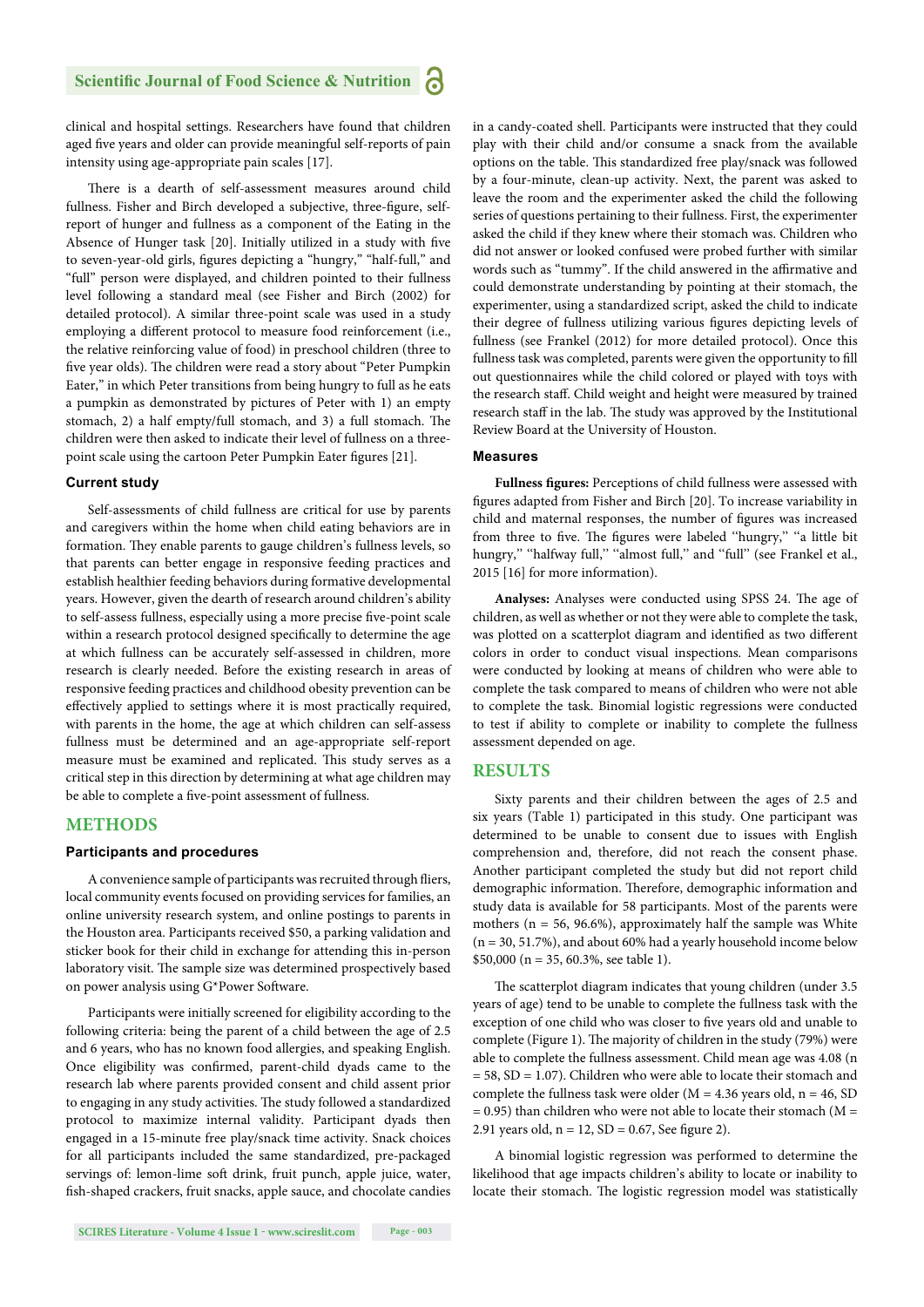#### **Scientific Journal of Food Science & Nutrition** а

significant,  $\chi^2(1) = 17.78$ ,  $p < .005$ . Age explained 50% (Nagelkerke  $R^2$ ) of the variance in children's ability to self-determine fullness and 84.5% of cases. Older child age was associated with a higher likelihood of being able to determine fullness.

# **DISCUSSION**

Although caregiver and parent responsive feeding practices are promoted by researchers as being important in the context of feeding [11], research indicates that many parents do not trust their child's feelings of hunger and fullness [16]. Parental distrust of children's ability to understand their own hunger and fullness is potentially harmful to children [8,22], because repeated parental attempts to override children's internal cues of hunger and satiety by using maladaptive feeding practices such as control force children's hunger and fullness to be regulated by external rather than internal factors [8]. This has the potential to diminish children's innate self-regulatory abilities putting them at greater risk for maladaptive eating behaviors, obesity, and related negative health outcomes [23].

| <b>Table 1:</b> Demographics of sample (n = 58). |                  |
|--------------------------------------------------|------------------|
| <b>Variables</b>                                 | n,% or Mean (SD) |
| <b>Parent Gender</b>                             |                  |
| Male                                             | 2, 3.4%          |
| Female                                           | 56, 96.6%        |
| Parent Age                                       | 31.14 (6.11)     |
| Child Gender                                     |                  |
| Male                                             | 26, 44.8%        |
| Female                                           | 32, 55.2%        |
| <b>Child Age in Years</b>                        | 4.08 (1.07)      |
| Race                                             |                  |
| White                                            | 30, 51.7%        |
| African American                                 | 22, 37.9%        |
| American Indian/Alaska Native                    | 1, 1.7%          |
| Asian                                            | 2, 3.4%          |
| Multi-Racial                                     | 2, 3.4%          |
| Not Reported                                     | 1, 1.7%          |
| <b>Ethnicity</b>                                 |                  |
| Hispanic                                         | 18, 31.0%        |
| Non-Hispanic                                     | 40, 69.0%        |
| <b>Relationship Status</b>                       |                  |
| Single, never married                            | 13, 22.4%        |
| Married                                          | 29, 50.0%        |
| Divorced                                         | 3, 5.2%          |
| Relationship, not living together                | 6, 10.3%         |
| Relationship, living together                    | 7, 12.1%         |
| Yearly Household Income                          |                  |
| Less than \$15,000                               | 10, 17.2%        |
| \$15,000-\$24,999                                | 10, 17.2%        |
| \$25,000-\$49,999                                | 15, 25.9%        |
| \$50,000-\$74,999                                | 9, 15.5%         |
| \$75,000-\$99,999                                | 3, 5.2%          |
| \$100,000-\$149,999                              | 8, 13.8%         |
| \$150,000 and above                              | 3, 5.2%          |







The mean age of children who were able to locate their stomach and complete the fullness assessment was 4.36 years old ( $n = 46$ , SD = 0.95) while the children who were unable to complete the fullness assessment were younger  $(M = 2.91$  years old,  $n = 12$ , SD = 0.67).

In a recent study assessing habitual consumption during school snack-time in children aged six to 13 years, van de Gaar et al. [24] found that overall agreement between observed and child-reported eating and between parent and child reports of consumption were poor to fair. This discrepancy further indicates the problematic nature of over-reliance on parent-report and observational measures in relation to child fullness and eating behaviors.

Results from this study indicate that preschool children at around the age of 4.5 can complete a five-point fullness assessment. Additionally, this study was conducted in a controlled, laboratory environment following a snacking opportunity with a four-minute break between the snack and fullness assessment to maximize internal validity. Parents were not in the room at the time of the assessment, so children were not able to look to the parents for cues. However, a major limitation of the study is that we were not able to accurately